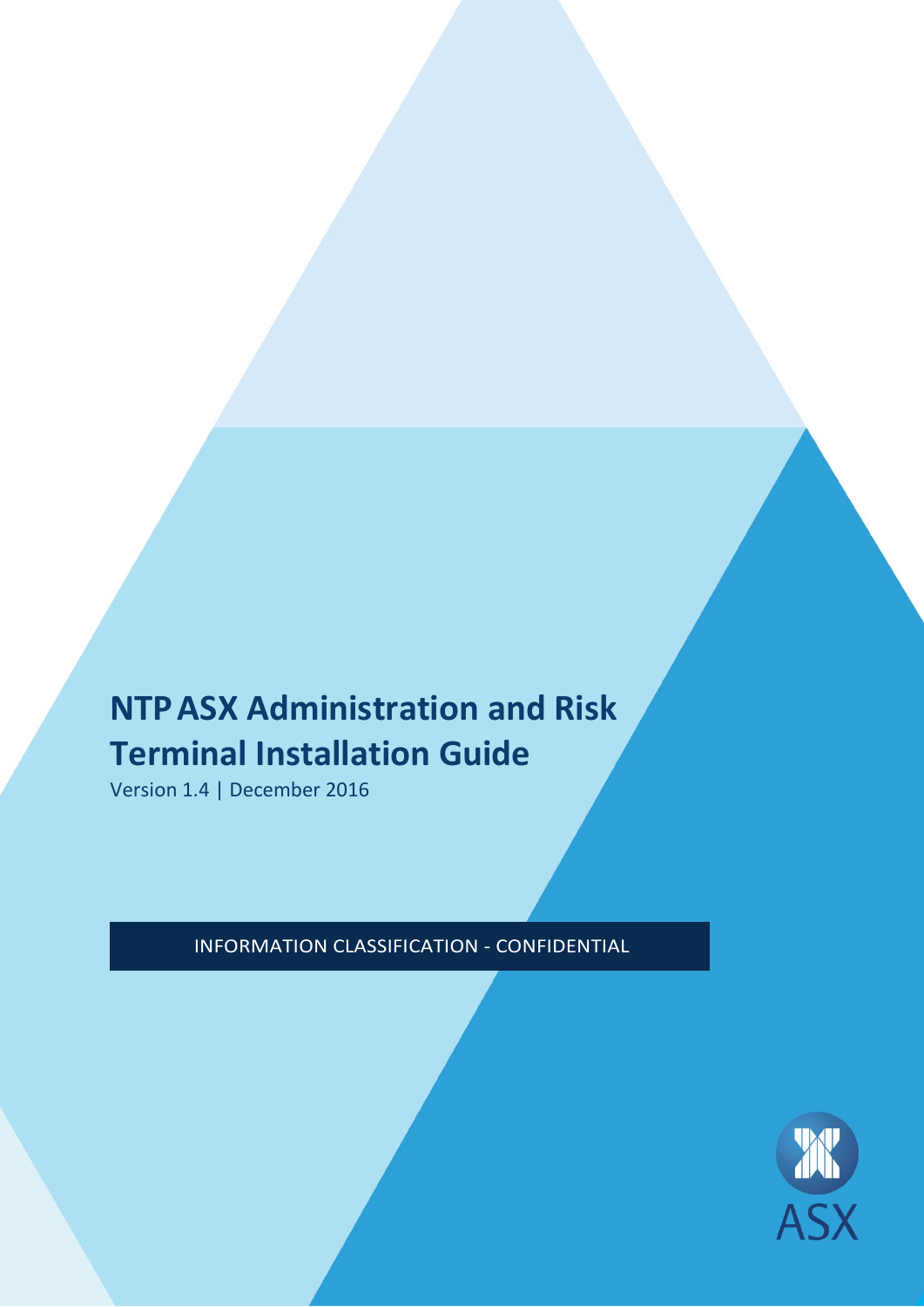## **Table of Contents**

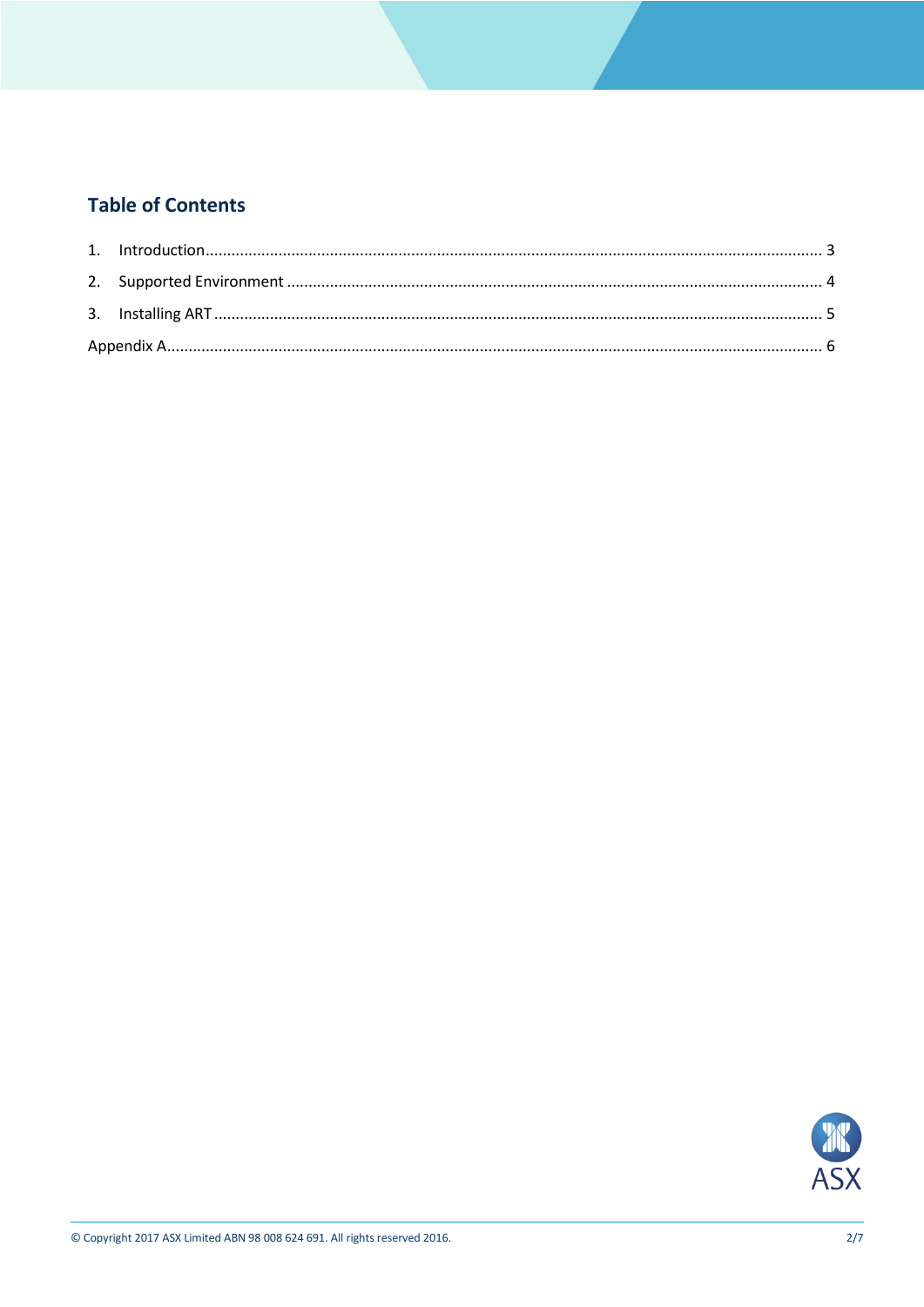## <span id="page-2-0"></span>**1. Introduction**

The ASX provides an independent terminal interface to allow market participants to access the Risk Management and Administration functions that participants access in New Trading Platform (NTP) for the ASX 24 Futures market. This application is called the Admin and Risk Terminal (ART). It separate to the ASX Trading Terminal (ATT), and is designed to provide improved administration and risk efficiency for participant accounts.

The ART application contains the following:

- A centralised location for managing all accounts, limits and User IDs
- The ability to bulk upload accounts and limits via Excel
- Query firm or account exposure in real-time
- Hard long and short position limits at account level
- Password reset ability
- Session ID and account disable/enable function
- Audit trail to track changes.

For information on the functionality of ASX Admin and Risk Terminal, see the *ASX Admin and Risk Terminal User Guide* on th[e main document webpage](http://www.asx.com.au/services/ntp/document-library.htm) for NTP.

For any enquiries regarding the installation of ASX Admin and Risk Terminal, please contact Customer Technical Support (CTS), available on [CTS@asx.com.au.](mailto:CTS@asx.com.au)



## **Note:**

To download the ATT installation package, a user name and password is required to provide access to the FTP site that hosts the installation package. To obtain your FTP credentials, contac[t CTS](mailto:cts@asx.com.au) or your Technical Account Manager (TAM).

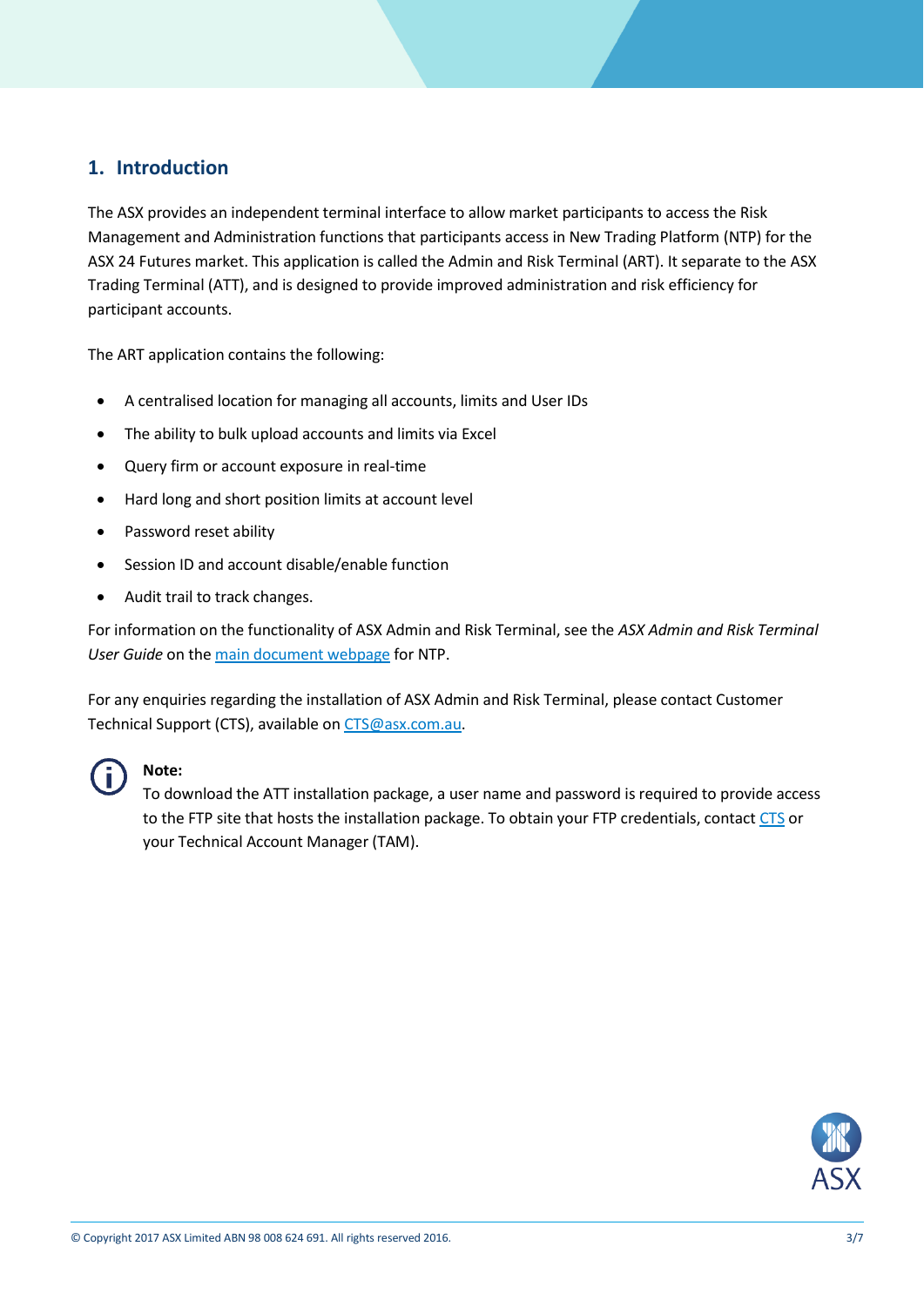# <span id="page-3-0"></span>**2. Supported Environment**

The ASX Admin and Risk Terminal requires the following operating environment:

| <b>Operating system</b>                | Microsoft Windows                                                                                                                                             |
|----------------------------------------|---------------------------------------------------------------------------------------------------------------------------------------------------------------|
| <b>Version</b>                         | 7 or higher                                                                                                                                                   |
| <b>Hardware</b>                        | 64-bit (x86)                                                                                                                                                  |
| <b>JRE requirements</b>                | Oracle Java JRE – custom v8u111 plus JCE Policy patch. This is<br>bundled with the ATT installation kit.                                                      |
| <b>System</b>                          | Win64                                                                                                                                                         |
| <b>Connectivity to CDE test system</b> | Available via ASX Net or ALC cross-connect connections. Please note<br>that connections over MPLS or Virtual Private Networks (VPN) are<br>not supported.     |
| <b>Connectivity to NTP production</b>  | Connectivity is only available via ASX Net gateways or Gateway-in-<br>Cabinet (GiC) devices.<br><b>Note:</b> VPN or LCC connection methods are not supported. |

For further detail on connectivity for the ATT application, please refer to the *NTP Connectivity Guide* available on th[e NTP documents page.](http://www.asx.com.au/services/ntp/document-library.htm)

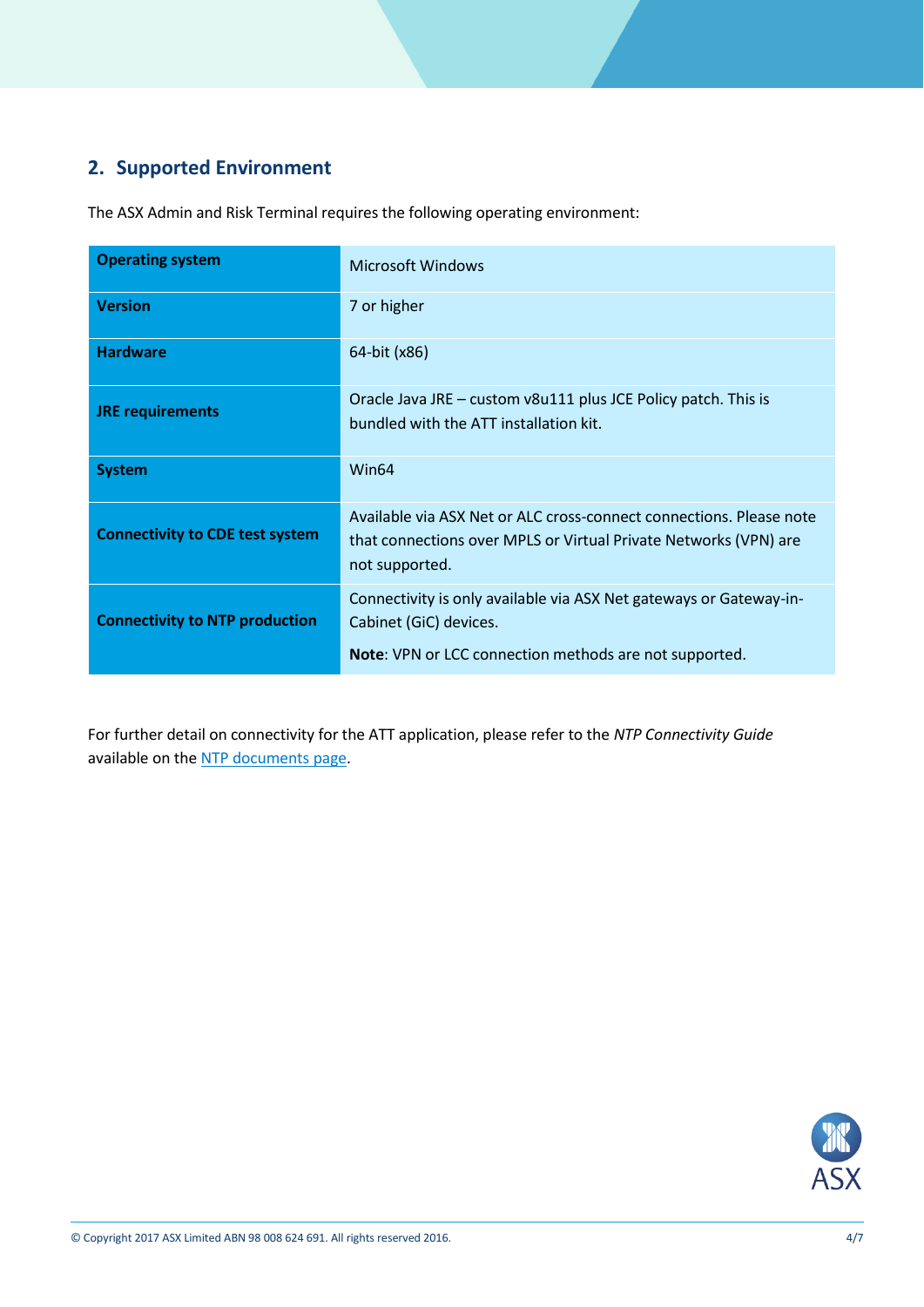## <span id="page-4-0"></span>**3. Installing ART**

To download the ATT, customers must first connect to an ASX FTP site and download the software.



#### **Note on Java**

The ASX installation kit includes the officially supported Java installation package, a custom JRE kit based on **jre\_v8u111**. We strongly recommend using this Java package, although the ATT product is compatible with other versions of Java.

If you are using your own version of Java, please refer to step 6 and Appendix A.

<span id="page-4-1"></span>To install the ART application, please follow these steps:

- 1. Click [https://ftp.asx.com.au](https://ftp.asx.com.au/) to download and install the Terminal.
- 2. Enter the username and password in the corresponding fields.
- 3. You can obtain a username and password from your TAM or by emailing [CTS@asx.com.au](mailto:CTS@asx.com.au)
- 4. Select and download the compressed file, **ASX\_Admin\_Risk\_Terminal\_[32|64]\_bit.zip**, to a local drive.
- 5. Unpack the ZIP file to a writable location, where you would like to execute the ART application.
- 6. If you require your own version of the Java JRE, please complete the steps in Appendix A.
- 7. Double-click **memberadmin.exe** to launch ART.

For session configuration, please refer to the NTP [Connectivity Guide.](http://www.asx.com.au/services/ntp/document-library.htm)

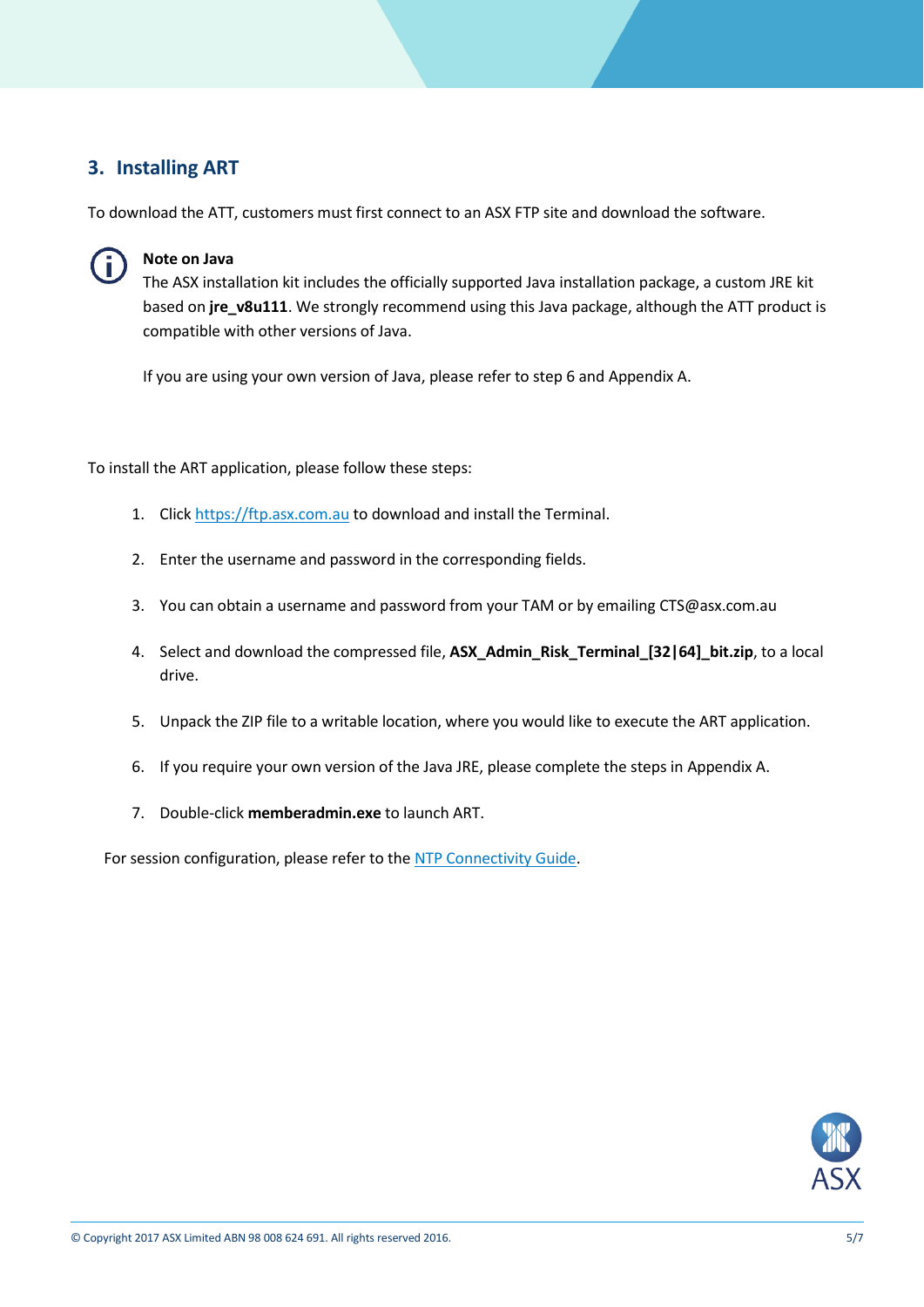## <span id="page-5-0"></span>**Appendix A**

Customers using their own version of Java must perform the following additional steps.

- 1. Complete steps 1-5 in th[e previous section,](#page-4-1) finishing with unzipping the ART application package.
- 2. Edit the configuration file, **memberadmin.ini**, using a text editor such as Notepad++.
- 3. Delete the following lines from the configuration files, where **xx** denotes the Java version.

**-vm ./jre1.8.0\_xx\_x64/bin/javaw.exe**

- 4. Save changes to the files.
- 5. Use a web browser to open [oracle.com](http://www.oracle.com/technetwork/java/javase/downloads/index.html) and download the **Java Cryptography Extension (JCE)** policy files.
- 6. Unzip the policy files and copy them to your chosen Java installation. Typically, this directory is **C:\Program Files\Java\jre\lib\security**
- 7. Overwrite changes to **local\_policy.jar** and **US\_export\_policy.jar** files.



### **Note**

Customers must replace the JCE policy files every time the local Java installation is updated to a new version. This is particularly important if automatic updates without notification is enabled on the client.